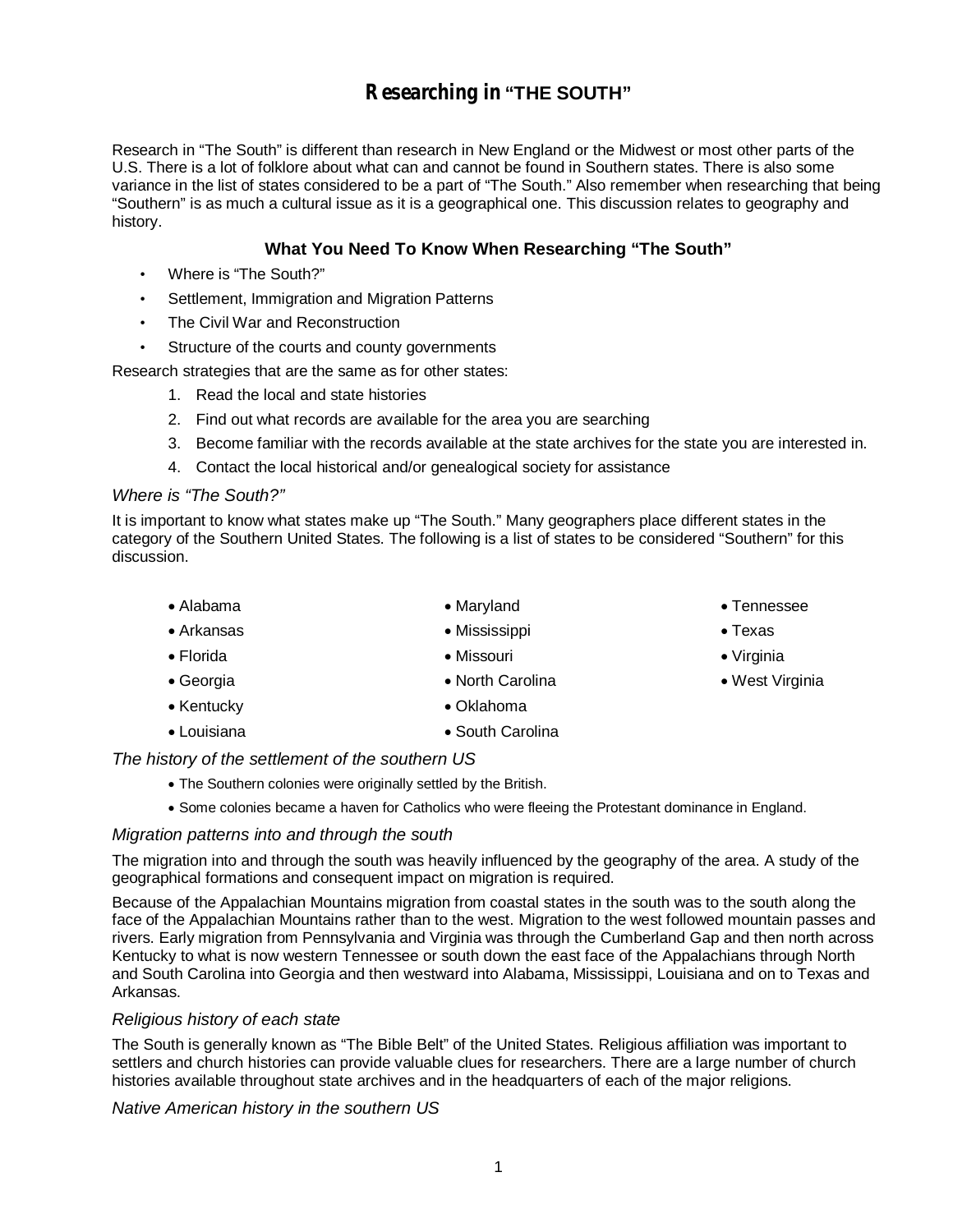The Southern US was the haven of the Cherokee, Seminole, Creek, Choctaw and Chickasaw tribes and many smaller tribes. As the European settlers began to demand more territory to the west and to the south, the domain of these tribes shrunk. Because the settlers and Indians lived in close proximity to each other, there was a great deal of intermarriage, especially with the Cherokee, who frequently could pass for white. In many families, these Native American spouses were identified as "Black Dutch" or Black Irish." The "black" designation accounted for their darker skin tones which were explained as those found in the more southern parts of those European nations.

The Indian Removal Act of 1830 called for voluntary relocation for Native American tribes in the Southeast to points west of the Mississippi. In 1838-1839, the remaining Cherokee were forced out of Georgia and Florida in an action that has come to be known as "The Trail of Tears."

#### *French Settlement history of Louisiana and the Mississippi River*

In April, 1682, the French explorer Rene Robert Cavalier, Sieur de La Salle, claimed the Mississippi and all its drainage for France and named it Louisiana in honor of Louis XIV. New Orleans began life in 1718 as a French-Canadian outpost, an unlikely set of shacks on a marsh.

#### *Immigration and Migration of Germans, Irish and Scotch-Irish in the South*

There were a great number of Germans who came to America and settled in Pennsylvania. Some of these migrated to North Carolina and on into the expanding South. There were a large number of German immigrants in the 1700s who also entered America through North Carolina. They, too, migrated south through South Carolina, Georgia and on into Alabama, Mississippi and then to Arkansas and Texas.

The Irish fled Ireland and many settled in the South in their attempt to escape the numerous "famines" of Ireland, the most notable of which was "the potato famine."

Virginia had a large Scotch-Irish settlement on the east face of the Appalachians in the Shenandoah Valley.

#### *The Civil War and Reconstruction*

In the South there was only one war—The Civil War. The other wars—the American Revolution, the Spanish-American War, WW I and WW II, etc. are not "The War".

The Confederate States of America included:

| $\bullet$ Alabama  | $\bullet$ Louisiana | $\bullet$ Tennessee |
|--------------------|---------------------|---------------------|
| $\bullet$ Arkansas | • Mississippi       | $\bullet$ Texas     |
| $\bullet$ Florida  | • North Carolina    | $\bullet$ Virginia  |
| $\bullet$ Georgia  | • South Carolina    |                     |

Other states which are sometimes included as Southern States include:

- Missouri—was a border state which was claimed by both the Union and the Confederacy and had both Union and Confederate elected governments during the War.
- Kentucky—was a border state and had both Union and Confederate elected governments during the War.
- West Virginia—part of Virginia until June 20, 1863 when it separated from Virginia over the issue of the Civil War. West Virginia was part of the Union, but its roots are in the history of Virginia.
- Oklahoma—was not a state during the time of the Civil War, but the five Indian tribes living there supported the confederacy. In fact, the Cherokee, Stand Waite, is the only Native American in US history to have served as an officer in any US military. He was a General in the Missouri State Militia, fighting on behalf of the Confederacy.
- Maryland—depends on the list and/or map whether a Southern state or a Mid-Atlantic State. Maryland was placed under martial law in 1861 to prevent a vote of secession.

If your ancestors lived in any of these southern states during the period from 1850-1900, then a study of the Civil War and Reconstruction is a must. While most southerners were not slave owners and did not support the war, they were conscripted to serve in the Confederate Army. Some abandoned the south and fought for the North. Each southern state's experience in the war was different and therefore, a study of each individual state during this time is also important.

The experiences of Reconstruction in the South accounts for the loss of property and family fortunes, the breakup of family farms and the movement further west, mostly to Texas. Some individuals had to flee their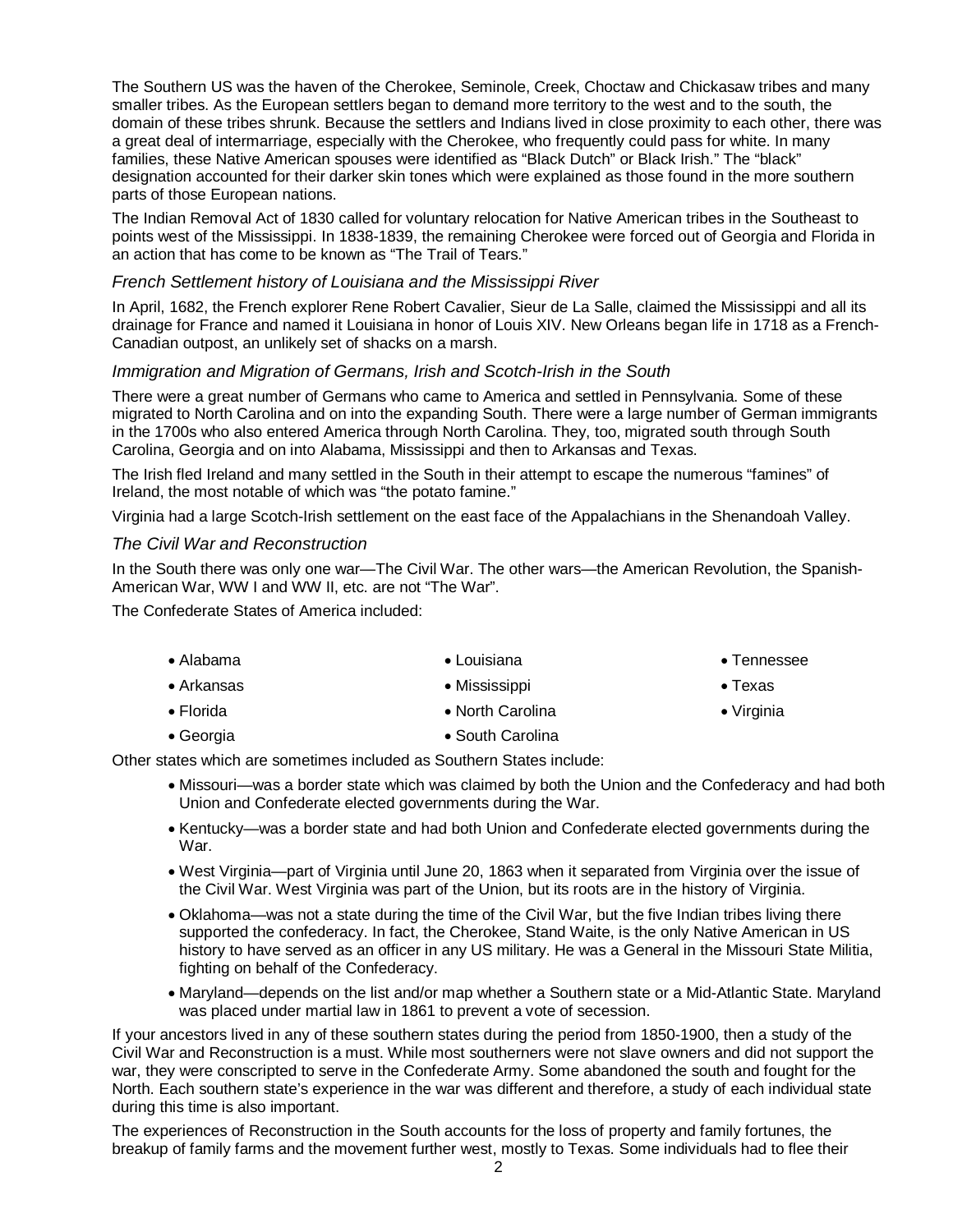homes in the south because of conflicts with the "Yankee Carpetbaggers" who were in charge of the new governments.

If your ancestry is African-American, then a study of the Civil War and Reconstruction is important to your family research. Former slaves can only be found by researching the plantations that they lived on. After the Civil War, many southern slaves relocated to Texas for the promised "40 acres and a mule" with which they could start a new life.

#### *Become familiar with the structure of the courts and county governments throughout the history of each state*

Each southern state has a unique evolution of county government and the related courts. A study of the evolution of the courts and where records were generated and recorded is necessary to locate documents. For instance, in Alabama almost all court actions including marriages, civil actions and probate were handled by the "Judge of Probate" Court. Even some land records are recorded in this court. Other states, such as North Carolina and Virginia restructured their court system several times.

## **Some Facts to Keep In Mind When Researching the South:**

- The dominant religion is Southern Baptist. Protestants far outnumber Catholics. This is changing, especially in Texas, where the number of Mexican Catholics is approaching, if not exceeding the number of Protestants.
- A plantation was anything that was a self-contained farming enterprise which had an owner with laborers. Most Southern farmers were also blacksmiths and may be listed as such in the census.
- Cotton, while a predominant crop, was not the only farm product in the South. Southern crops included tobacco, corn, wheat, rice, peanuts, timber (hardwood and pine), fruits and a vast array of vegetables.
- Most farms/plantations did not own slaves. These farms were usually worked by families, apprentices or other individuals employed by the owner.
- Some African-Americans were both free and slave-owners.
- Most Southern courthouses survived the Civil War unscathed. Virginia has the greatest number of "burned counties" and Maryland has none.
- There have been a number of courthouses destroyed by fire, tornado, floods and other natural disasters since the Civil War.
- Many Southern records have survived and may be found in state archives, libraries and museums.
- The South had a number of ports through which immigrants could enter the US.
- The oldest city in the United States is located in the South—St. Augustine, Florida (1565)

## **Some Sources for Southern Research**

- BLM Land Grants
- Georgia State Land Lotteries
- Land Grants for Virginia, Maryland, North & South Carolina, Georgia & Texas
- Oklahoma Land Rush
- State Military Records
- Confederate Records are generally found at the local courthouse or State Archives
- Slave Schedules
- Alien Registrations
- Oaths of Allegiance (Alien and Confederate)
- Reconstruction Records
- Confederate Soldiers' Homes
- Confederate Pension Files
- United Daughters of the Confederacy
- The United Confederate Veterans and the Sons of the Confederacy
- *Confederate Veteran* Magazine
- *Southern Footprints* Magazine
- *Alabama Records (Vols 1-256),*by Pauline Gandrund
- *The Chronicles of the Scotch-Irish Settlement of Virginia,* by Lyman Chalkey
- Etc*.*